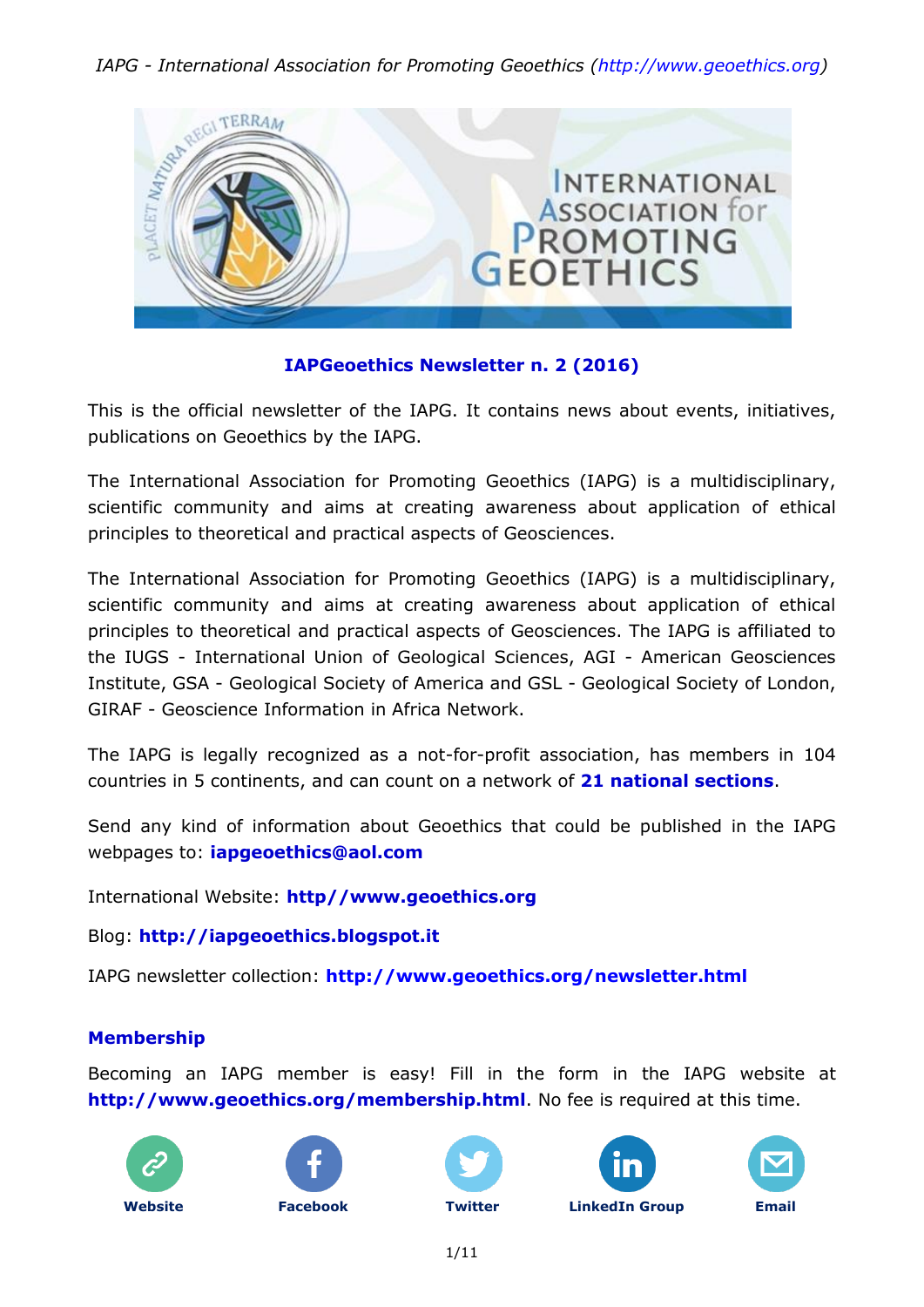# **SUMMARY**

| - Congresses/Meetings     | pag. | 2  |
|---------------------------|------|----|
| - New National Sections   | pag. | 5  |
| - Conferences             | pag. | 5  |
| - Affiliations/Agreements | pag. | 6  |
| - News from the world     | pag. | 7  |
| - From the IAPG Blog      | pag. | 10 |

# **CONGRESSES/MEETINGS**



# The program of the IAPG session on Geoethics is out:

## **[EOS5 Geoethics: theoretical and practical aspects from research](http://www.geoethics.org/#!egu2016-eos5/ly2oj)  [integrity to relationships between geosciences and society](http://www.geoethics.org/#!egu2016-eos5/ly2oj)**

The session EOS5 is scheduled on **Monday, 18 April 2016**:

**Orals**: 08:30–12:00, Room 2.83 (Red Level)

## **Posters**:

a) Display time 08:00–19:30 (Hall D, from D1 to D35); b) Authors in attendance: 13:30–15:00 (Hall D).

This session is supported by the Geological Society of London.

# **Program in the EGU 2016 website:**

<http://meetingorganizer.copernicus.org/EGU2016/session/20171>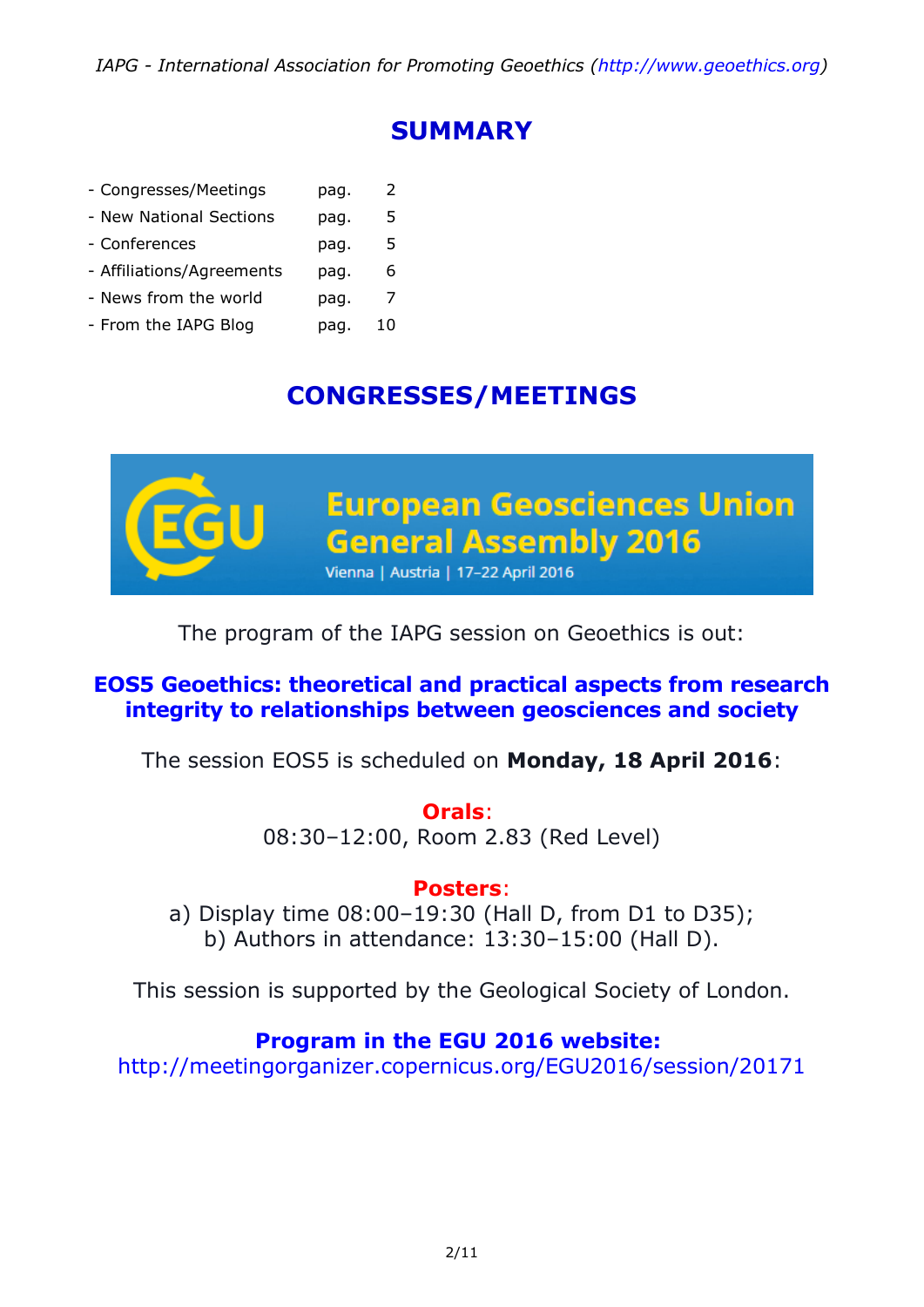# **88th Congress of the Italian Geological Society** Napoli (Italy), 7-9 September 2016 **Deadline: 15 May 2016 CALL FOR ABSTRACTS** (deadline: 15 May 2016)

Geosciences on a changing planet learning from the past, exploring the future

88th National Congress of the Italian Geological Society<br>Napoli (Italy), 7-9 September 2016

#### **Session P46**

#### Geoethics: a new way of thinking and practicing geosciences

Sezione di Geoetica e Cultura Geologica della SGI

In recent years the interest in the ethical issues related to geological activities has grown fast. More and more geoscientists In recent years the interest in the entire spherical acceleration of the responsibility in making decisions on the territory that may have an inpact on the note that they can play in society, on their responsibility in mak of Geoethics, including case studies.

Details on the session and how to submit an abstract: http://www.geoethics.org/geoethics-sgi2016.html



**TAPG - Ttaly** 



# **Call for abstracts**

Session P46

#### **["Geoethics: a new way of thinking](http://www.geoethics.org/geoethics-sgi2016.html) and practicing geosciences"**

In recent years the interest in the ethical issues related to geological activities has grown fast. More and more geoscientists reflect on the role that they can play in society, on their responsibility in making decisions on the territory that may have an impact on the natural, social and economic balances. Geoethics represents a point of intersection for geosciences, sociology, philosophy and economics, dealing with the ethical, social, economic and cultural implications of Earth Sciences education, research and practice. Geoethics focuses on some of the most important environmental matters, such as the georisks management, communication and mitigation, the use of geo-resources, the correct dissemination of the geological knowledge, the improvement of the relationships between geological community, politicians, mass media and the public. It aims to organize effective tools to develop awareness, values and responsibility about the Earth processes and resources within the society, even through the enhancement of geoparks and geo-tourism, and the promotion of values such as geoheritage and geodiversity, also highlighting the usefulness of the geological knowledge in daily life, by promoting disciplines like geomedicine and forensic geosciences. The conveners invite abstracts on both practical and theoretical aspects of Geoethics, including case studies. The session is promoted by the Italian section of the IAPG -€ International Association for Promoting Geoethics [\(http://www.geoethics.org\)](http://www.geoethics.org/) - Sezione di Geoetica e Cultura Geologica della Società Geologica Italiana.

#### **Session description and abstract submission:**

<http://www.geoethics.org/geoethics-sgi2016.html>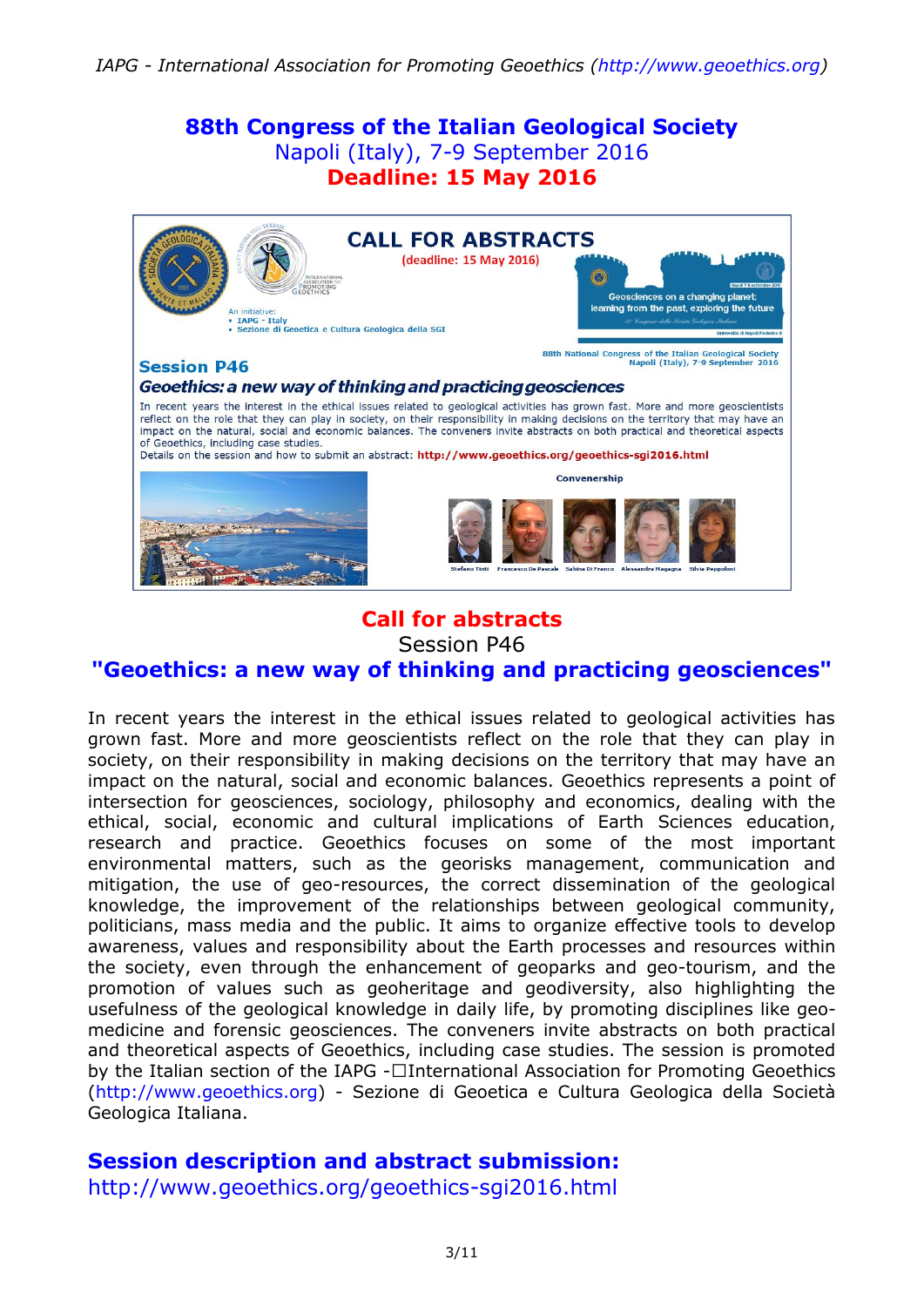**35th General Assembly of the European Seismological Commission** Trieste (Italy), 4-10 September 2016 **Deadline: 30 April 2016**

# **European Seismological Commission**



### **Call for abstracts** Session 04 **["From school and citizen seismology to geoethics"](http://meetingorganizer.copernicus.org/ESC2016/session/22631)**

Internet and social networks have multiplied the direct interactions between individual seismologists and citizens. Observational seismology has entered schools where they can detect signals from large global earthquakes and do real science with real data. Doing real science is one of the goals of citizen science projects alongside augmenting data collection and crowdsourcing observations on earthquake phenomena. Today there is a convergence between scientific and educational seismology projects. Many institutes and individual scientists are active on Facebook, Twitter and other social networks. Smartphone apps are replacing websites as the main source of rapid earthquake information. Communication has also expanded from rapid information to time evolving hazard, risk and even operational earthquake forecasts. These developments change the way we, as scientists interact with society. They present significant opportunities to transfer the value of scientific research to citizens, in order to avoid or minimize risky interaction as demonstrated by the l'Aquila trial.

**We invite papers on schools, citizen science or public communications initiatives as well as analysis of their ethical, social and cultural implications**.

Conveners: Rémy Bossu, Paul Denton, Paul Earle, Giuseppe Di Capua

The IAPG promotes this session.

## **Submit an abstract:**

<http://meetingorganizer.copernicus.org/ESC2016/session/22631>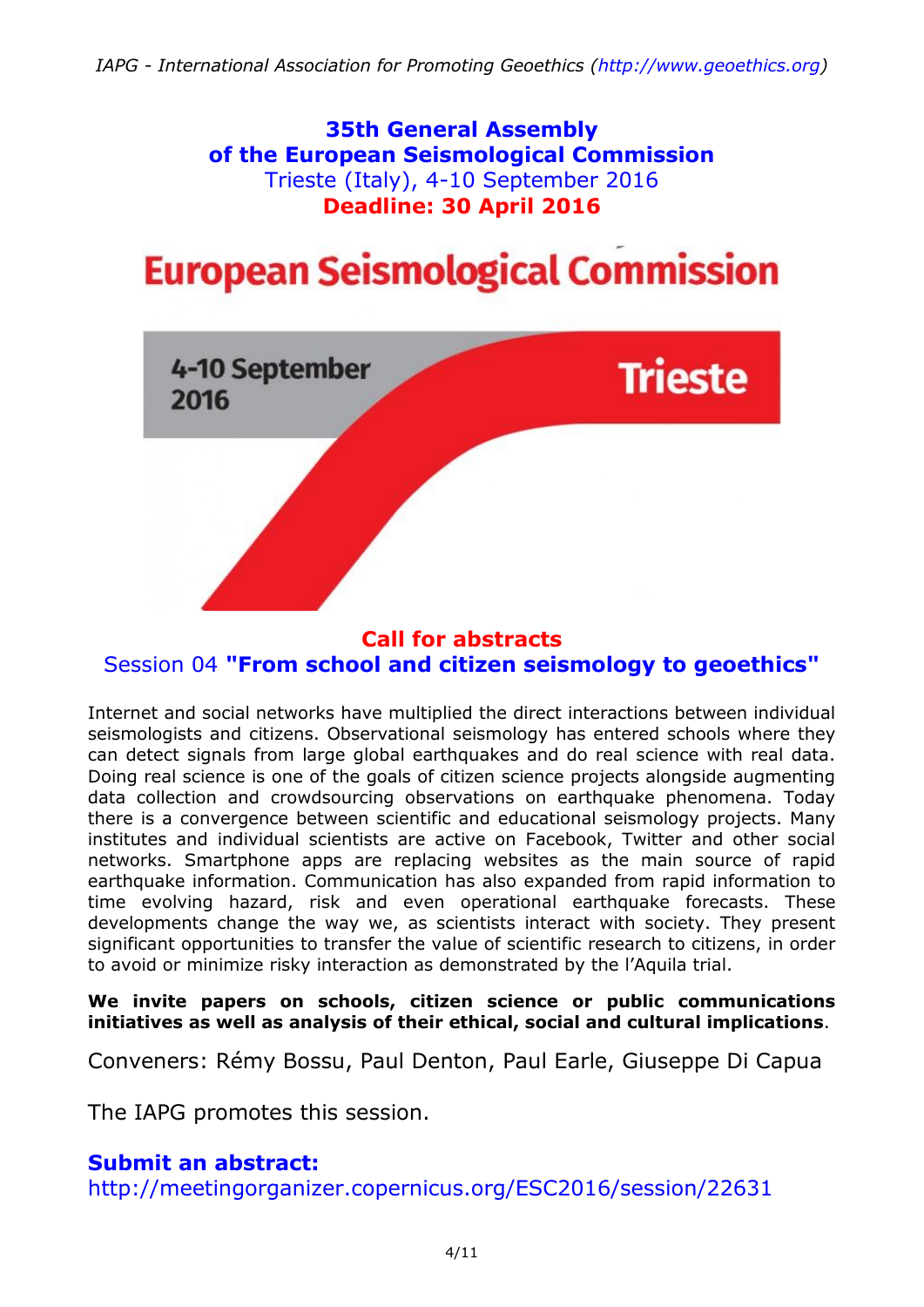# **NEW NATIONAL SECTIONS**



**IAPG-Nepal**

The section will work under the responsibility of **Shree Prasad Vista**, Senior Scientist at the Soil Science Division of the Nepal Agricultural Research Council, and Secretary General of the Nepalese Society of Soil Science.

#### **List [of the IAPG national sections](http://www.geoethics.org/sections.html)**



# **CONFERENCES**

## **IAPG keynote speeches on Geoethics in USA**

Our co-coordinator of IAPG-USA, Vincent Cronin, gave a keynote speeches on 8 October 2015 at the Annual Ethics Luncheon of the West Texas Geological Society at the Midland Petroleum Club and on 25 February 2016 at the South Texas Geological Society meeting at the Petroleum Club of San Antonio, both titled "**How and what should we teach novice geoscientists about geoethics?**" Free download of texts and slides is possible from the **[homepage of the IAPG](http://www.geoethics.org/) website** (All of these documents are © 2016 by Vincent S. Cronin, and may be used for non-commercial educational purposes; however, any other use is by permission only).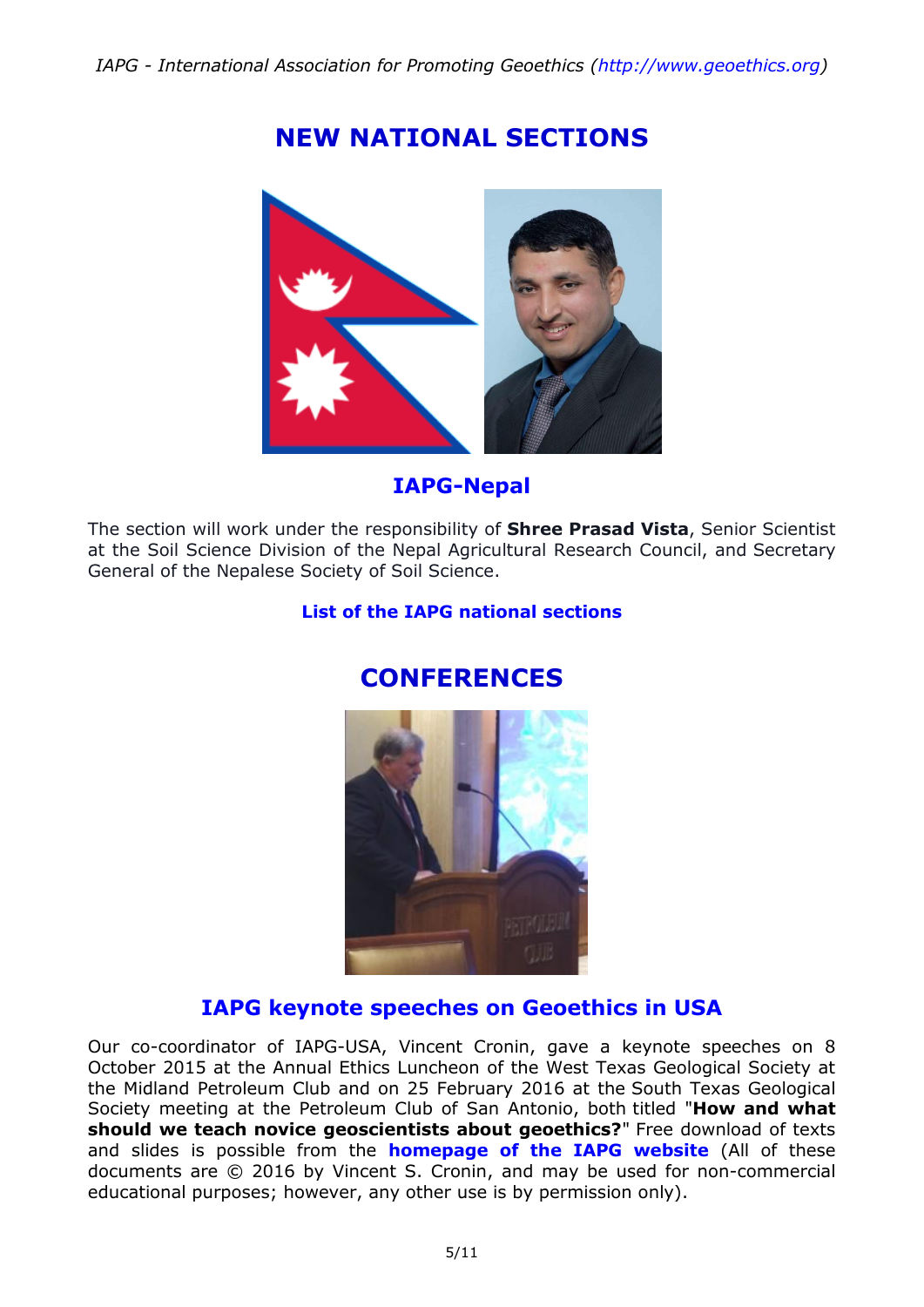**AFFILIATIONS/AGREEMENTS**



# **IAPG and IAEG have signed an agreement for cooperation**

(25 March 2016)

The aim of the agreement is to promote a co-ordinated policy for promoting initiatives and events discussing the ethical, social and cultural implications of engineering geology and favouring the adoption of ethical standards in the research and practice of geoscience community in order to better serving the Society.

The **International Association for Engineering Geology and the Environment (IAEG)** was founded in 1964 and is affiliated to the International Union of Geological Sciences (IUGS). IAEG is a worldwide scientific society with more than 5,200 members and 59 national groups. The official languages of the IAEG are English and French.

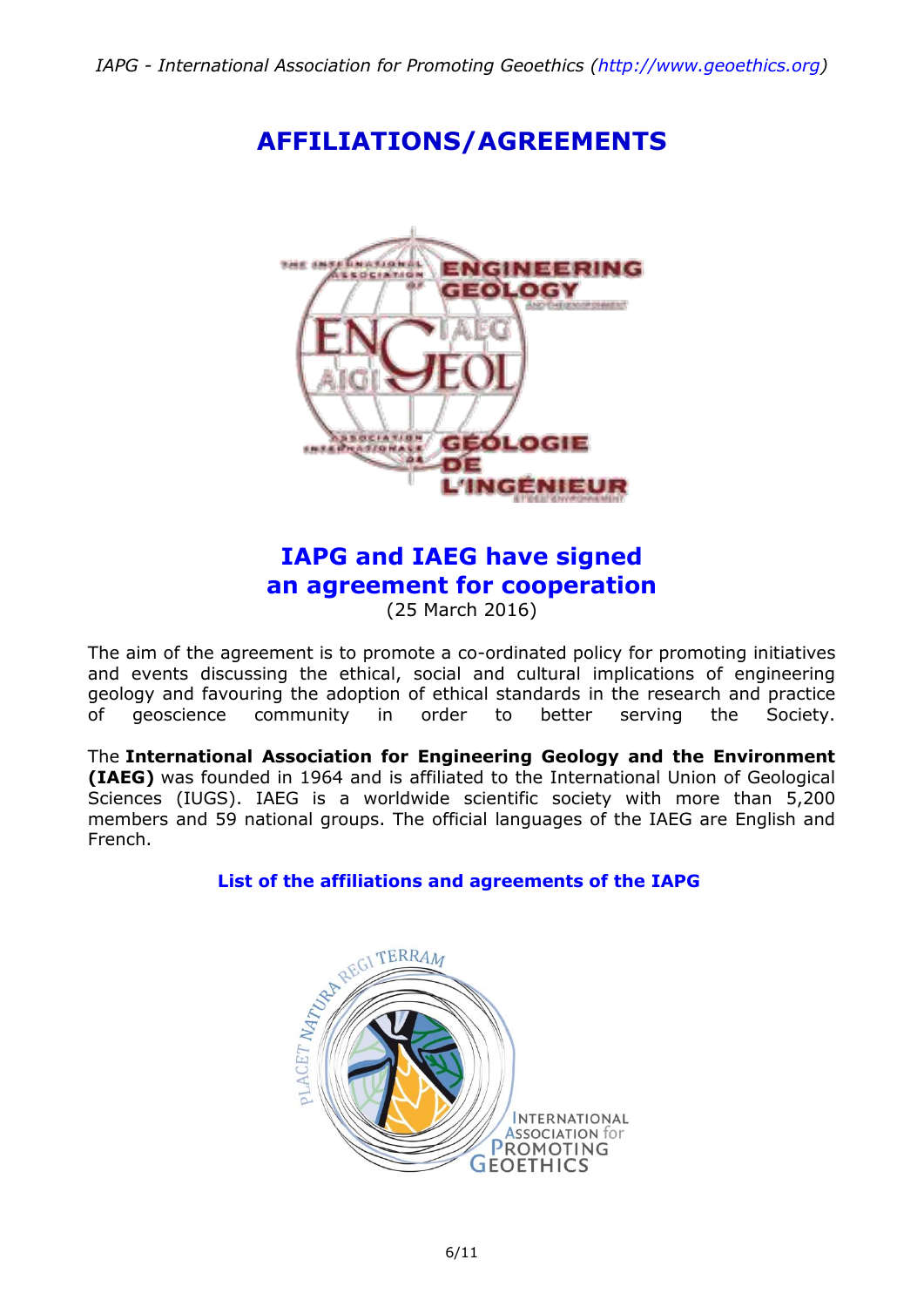



#### **IAPG-Cameroon coordinator goes on National Television to introduce IAPG and Geoethics**

[Read more](http://iapgeoethics.blogspot.it/2016/04/iapg-cameroon-coordinator-goes-on.html)



**IAPG-Peru has become the section "Geoethics, Geological Culture and Society" of the SGP - Peruvian Geological Society**

[Read more](http://iapgeoethics.blogspot.it/2016/04/iapg-peru-has-become-section-geoethics.html)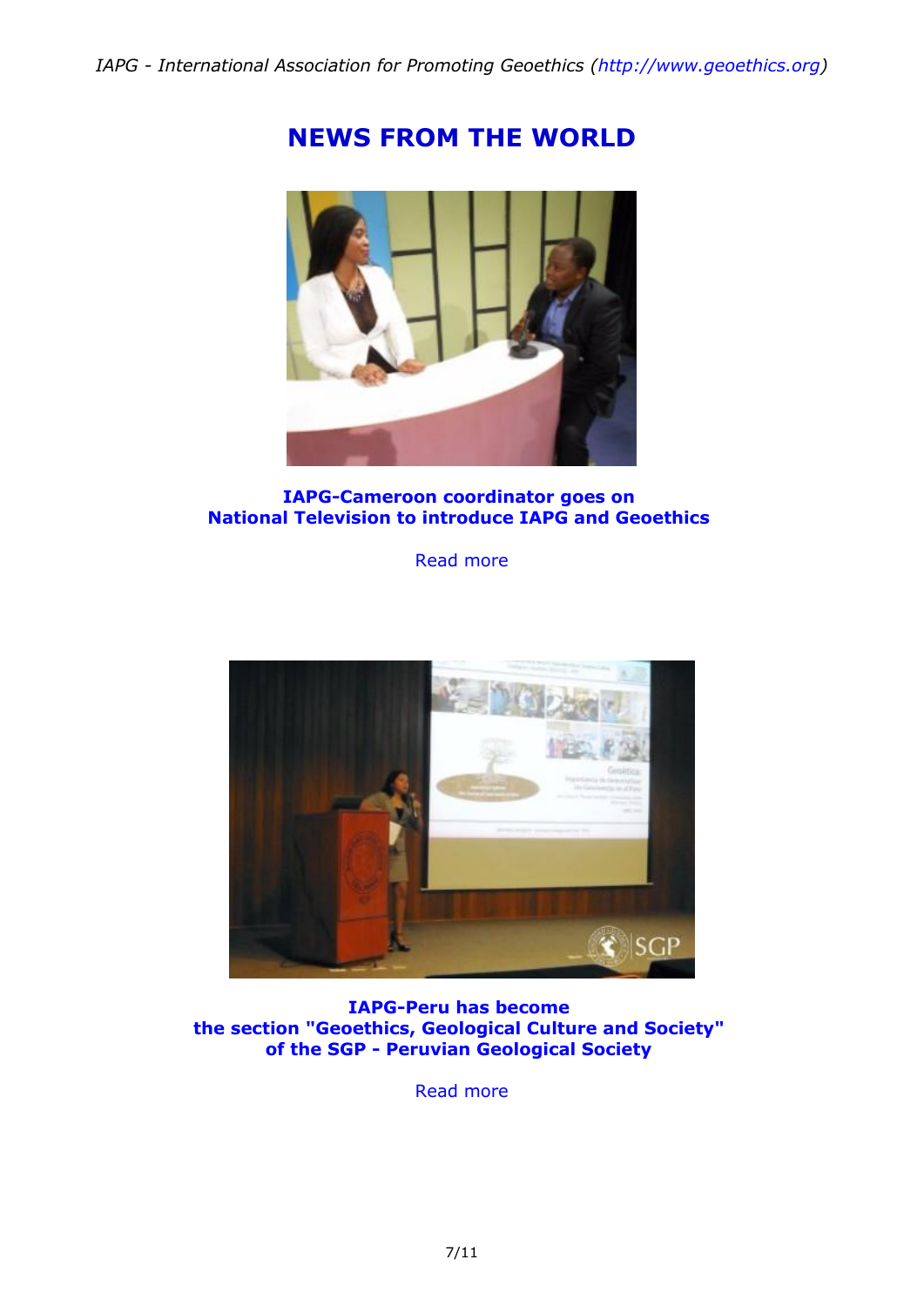

#### **IAPG-Nigeria is officialy registered**

[Read more](http://iapgeoethics.blogspot.it/2016/02/news-from-nigeria-from-16-february-2016.html)



#### **IAPG-DR Congo for DESAME 2016**

[Read more](http://iapgeoethics.blogspot.it/2016/02/iapg-network-desame-2016-in-democratic.html)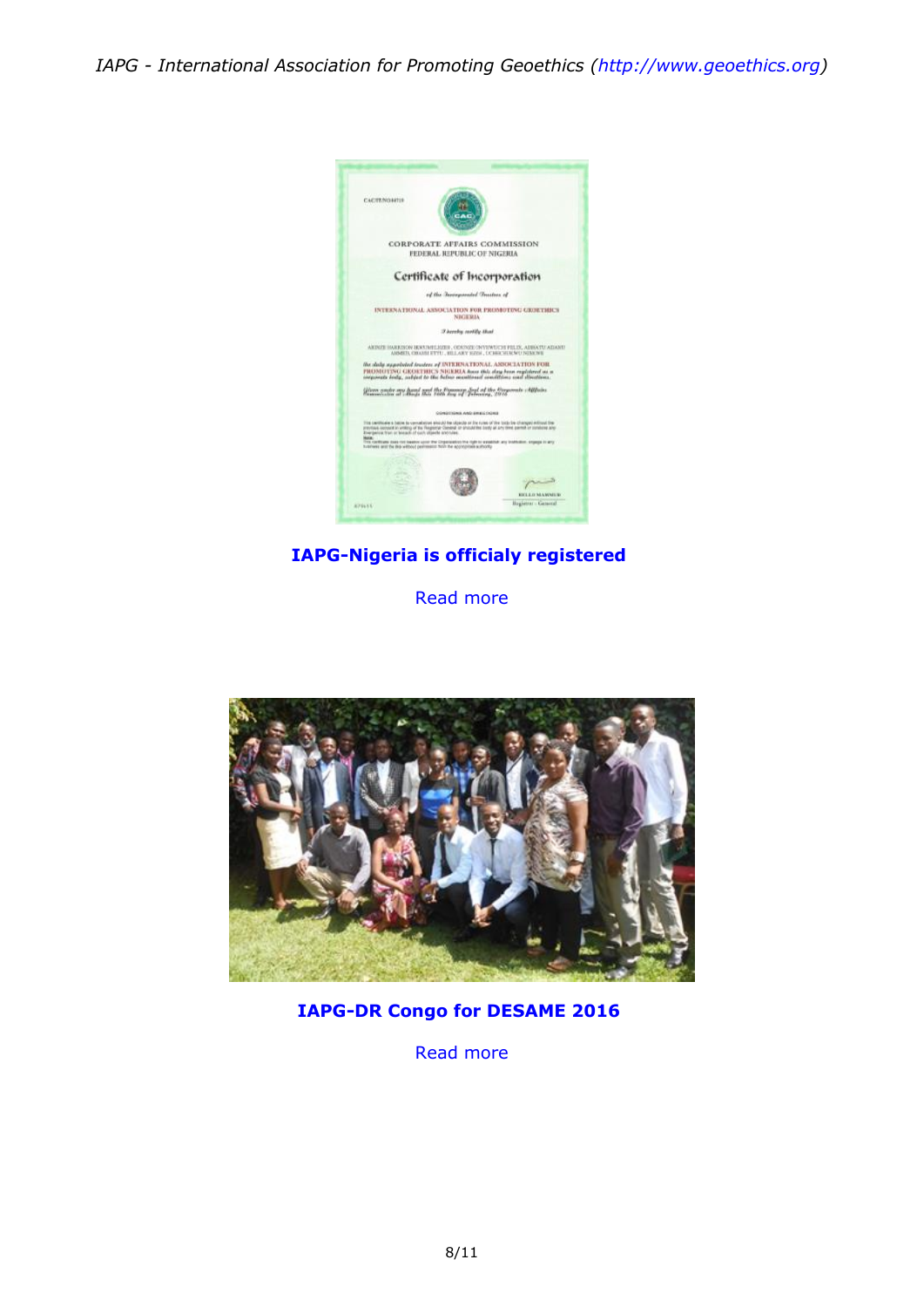

#### **Celebration of DESAME 2016 in Morocco and the creation of a reflection group on Geoethics, as a joint initiative AAWG, IAPG and AGN**

[Read more](http://iapgeoethics.blogspot.it/2016/03/geoethics-great-news-from-morocco.html)



**News from Colombia**

[Read more](http://iapgeoethics.blogspot.it/2016/02/news-from-colombia-we-wish-to-thank-our.html)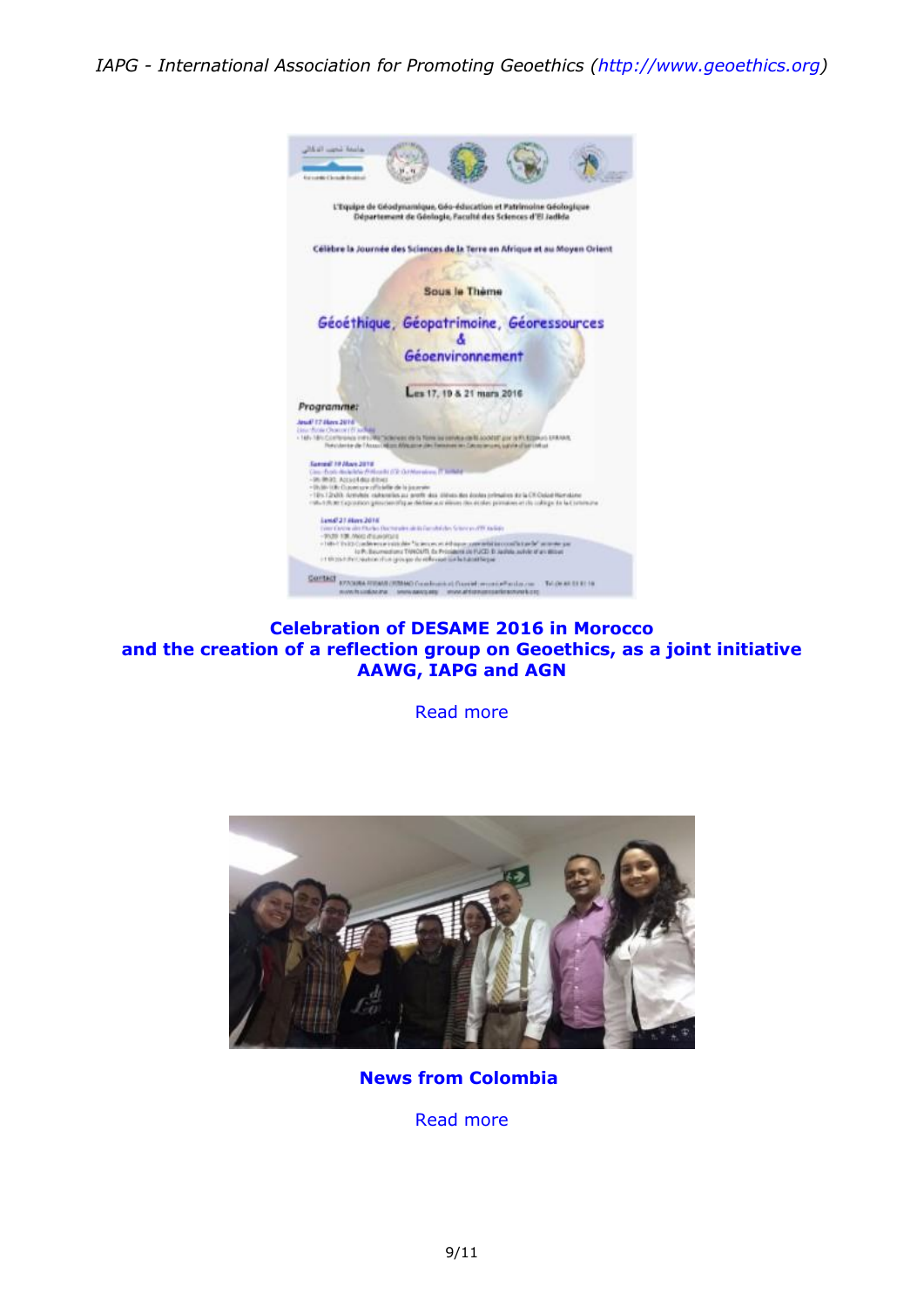

#### **A leaflet on geoethics, geoparks and geo-tourism by IAPG-Nigeria**

[Read more](http://iapgeoethics.blogspot.it/2016/02/a-leaflet-on-geoethics-geoparks-and-geo.html)

# **FROM THE IAPG BLOG**

List of articles published in the IAPG Blog: **<http://www.geoethics.org/blog.html>**



#### **A need to re-define "Human Geology" from a geoethical point of view** (by Ndzishepngong Kelvin Ngwang, Cameroon)

"After reading the post on the Blog GeoPolicy, I started to reflect on direct relationships between human beings and the geosphere, atmosphere, hydrosphere and the biosphere. This led me to think about "Human Geology" which is an expression I have hardly come across during geosciences research. A google search of the expression "human geology" led me to some definitions beyond my expectations....."

#### [Read the article here](http://iapgeoethics.blogspot.it/2016/03/a-need-to-re-define-human-geology-from.html)

Picture Credit: Hong Kong, by James Gould-Bourn (from www.boredpanda.com)